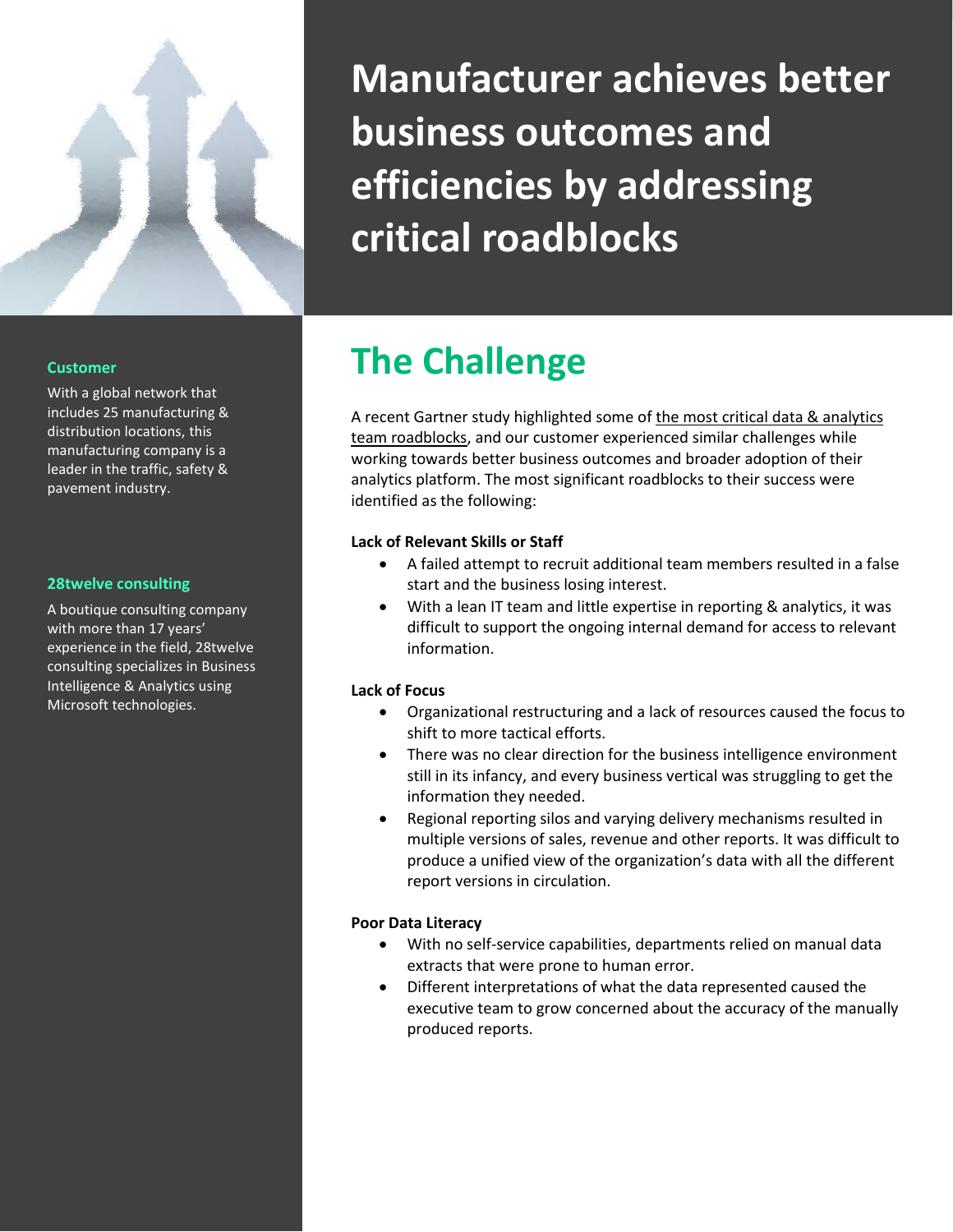### **The Solution**

### **The process is more important than you think Focus on the platform, not just the tools**

In order to address the challenges, this manufacturing company partnered with 28twelve consulting to build a strategy and process for the future of the BI & Analytics platform. "The process becomes the implementation plan or roadmap that supports the strategy. Transforming all the strategic bits into a process that can be executed iteratively and incrementally is where the right partner brings the most value, the quickest", says the Global IT Director.

Key focus areas of the process were the following:

- **Executive Support**: BI projects only succeed when management supports the initiative entirely. This also required some of the IT leaders to "get their hands dirty" due to the lack of resources.
- **Transparent Communication**: Priorities were communicated in a transparent way and to all the different stakeholders involved. Realistic goals were set to keep the effort focused and business users engaged.
- **Inclusivity**: Focus groups were created for each phase, with representation from local & international locations to ensure that solutions supported everyone's needs. The same group was trained and supported throughout the effort to become the data experts.

"If you shift your attention away from just the (reporting) tools and focus on building a platform instead, it's all about the end user and their needs and good things start to happen", says Martin Schoombee the Principal Consultant at 28twelve.

In the case of this customer some business units were very familiar with Excel, required flexibility to analyze the data in an ad-hoc fashion and had no need for reports with pretty pictures. At the same time it was also necessary to keep in mind that visual reports may be required at some stage, and the platform would have to serve the different needs while being consistent irrespective of delivery mechanism.

Microsoft's suite of Business Intelligence software was a natural selection for the platform due to existing investments, the cloud/on-premises options and the ability to integrate the individual parts of the platform seamlessly. The platform contains the following:

- **Enterprise Data Warehouse** The back end database is hosted in SQL Server and ETL processes built with Integration Services.
- **Semantic Layer** Developed with Analysis Services, tabular cubes serve as data source for both reports and ad-hoc analysis in Excel. It provided the consistency required for the different use-cases.
- **Interactive Reports** Power BI is used to author interactive and/or visual reports, while paginated reports are hosted in Reporting Services.